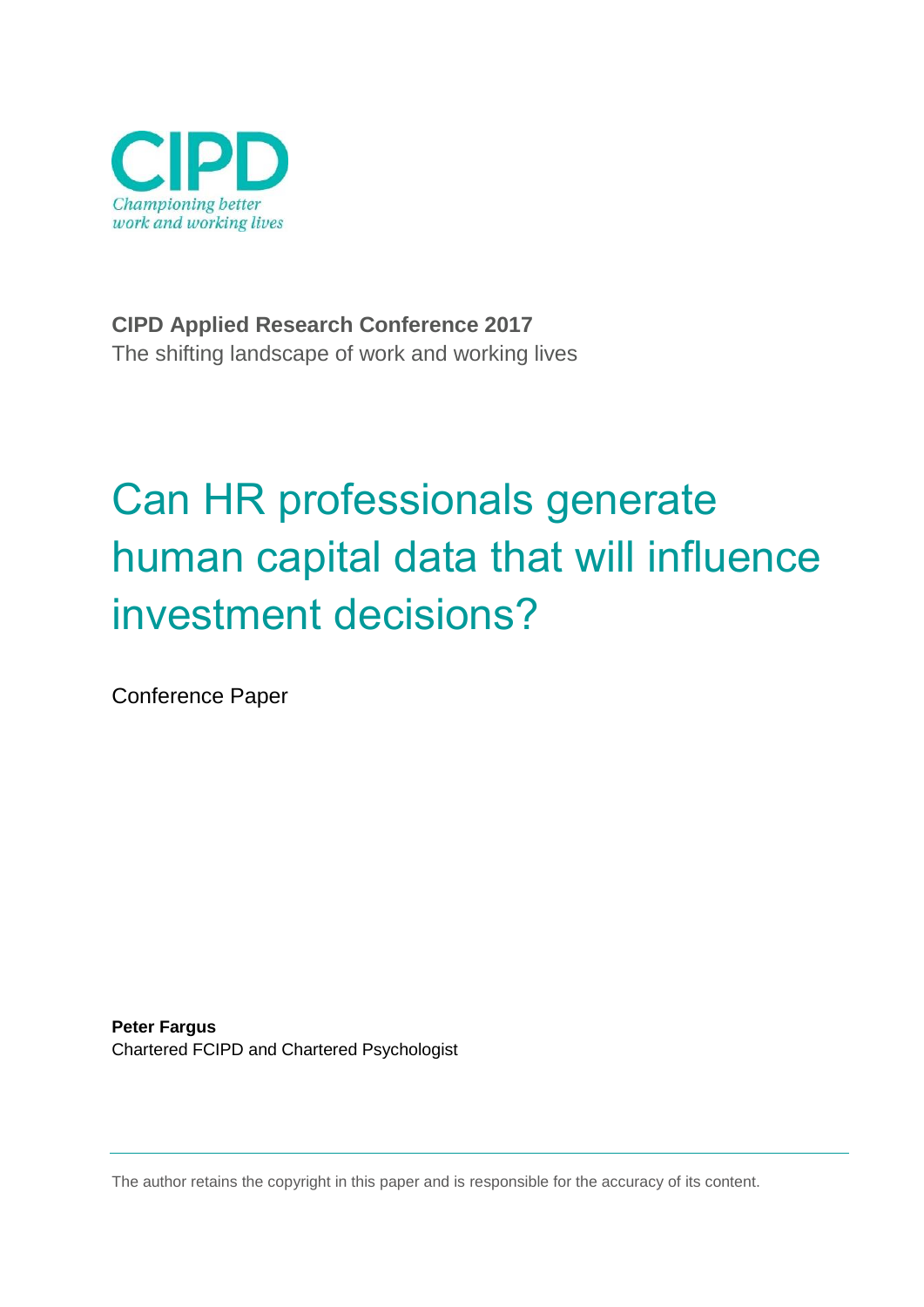# CIPD Applied Research Conference 2017

# Can HR professionals generate human capital data that will influence investment decisions?

Peter Fargus Chartered FCIPD and Chartered Psychologist

#### **Summary**

This paper outlines the work carried out to develop an instrument that enables a systematic review of the quality of a workforce. It is focused primarily on medium-sized enterprises. The instrument consists of 12 factors, each of which is composed of five to nine descriptors. It can be used in three ways. First, boards of directors can portray the quality of their workforce during due diligence investigations. Second, investors can request its use before deciding whether and how much to invest. Third, both HR and non-HR professionals can use it to plan, or review, a human resource strategy. Initial findings suggest that use of such an instrument could influence investment decisions by up to 50%.

#### **Introduction**

-

In this paper I outline an approach to assessing the quality of human capital in SMEs, entitled 'Our People Review'. I argue that this approach can be used by both HR and non-HR professionals to produce defensible human capital information that will influence investment decisions.

#### Background to the study

According to the Chartered Institute of Management Accountants, intangible assets can generate up to 80% of the value of businesses listed on a stock exchange (Haigh and Tilley 2015). These intangibles are commonly separated into human capital, relationship capital, and organisational capital (Meritum Project 2002, Lentjusenkova and Lapina 2016). As these three intangibles come within an HR professional's remit (Hesketh 2014, CIPD Profession Map<sup>1</sup>), it follows that we should be able to provide a defensible assessment of them in an organisation. The CIPD has invested time and money in addressing this issue through their Valuing your Talent initiative: a collaboration with the Chartered Institute of Management Accountants and the Chartered Management Institute.<sup>2</sup> Here, as a separate piece of research, I focus on an

<sup>1</sup> https://www.cipd.co.uk/learn/career/profession-map

<sup>2</sup> www.cipd.co.uk/knowledge/strategy/analytics/valuing-talent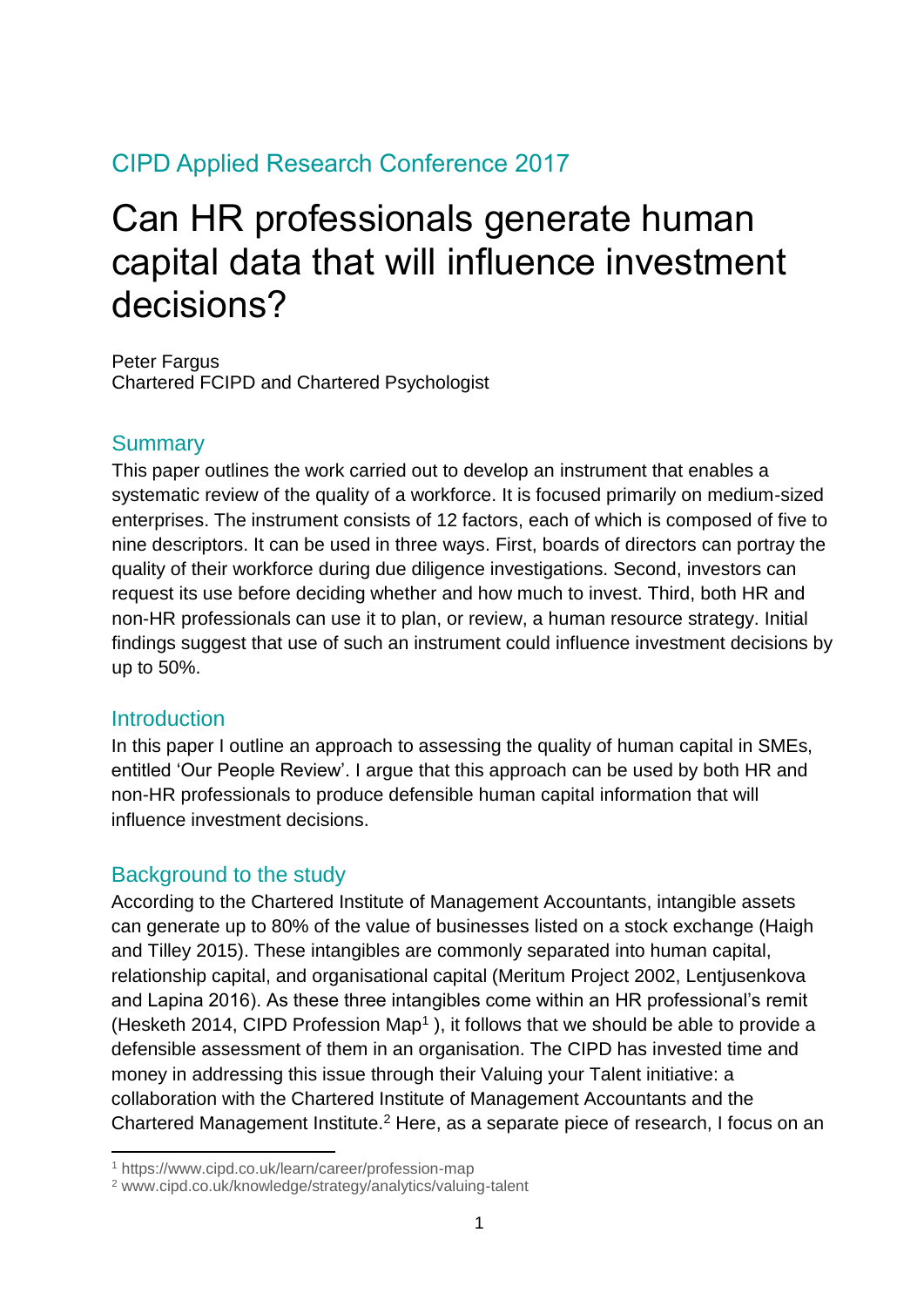approach that can be implemented quickly and at relatively low cost by medium-sized enterprises.

A range of definitions can be found for these intangibles (Fulmer and Ployhart 2014, McCracken et al 2017), but, in this paper:

- human capital is defined as 'the combination of know-how, commitment and adaptability that creates value to an organisation'
- external relationship capital is defined as 'the network of relationships between an organisation and its external stakeholders'
- internal relationship capital is 'the network of relationships between an organisation and its internal stakeholders'
- organisational capital is 'the culture, structure, and processes of an organisation which can generate a competitive advantage'. Often included within this concept is 'intellectual property', which is a legally protected intangible.

The study described below focuses primarily on human capital because it is this that is thought to influence the development and maintenance of all other intangibles (Andreeva and Garanina 2016). However, I judged it necessary to incorporate both organisational and relationship capital into such an assessment instrument. This is because it is the combination of all three which generates the greatest influence on enterprise outcomes (Inkinen 2015) and, consequently, is likely to be of the most interest to both HR professionals and investors.

Many enterprises are well aware of the value of intangibles, particularly intellectual property. They use well-established approaches to create non-financial performance indicators (for example, Fitz-enz 2000) and describe them in annual strategic reports (Milost 2013, Financial Reporting Council 2014) and corporate social responsibility reports (Karim et al 2015).

However, the approaches can be time-consuming and expensive to implement and maintain (for example, Smith 2000, Sternad et al 2017). I argue, therefore, that there is a scarcity of approaches available to medium-sized enterprises that enables them to portray their human capital in such a way that is comprehensive, quick to implement, relatively inexpensive and, above all, trusted by investors.

It is my view that investors using longer-term 'relationship building' or 'buy and hold' strategies (Chan et al 2013) are most likely to find of interest the information generated by the proposed instrument. Those using shorter-term/high turnover strategies are more likely to focus on financial indicators such as trends in revenue and profitability.

# Aims of the study

The aims of this study, therefore, have been to develop an instrument that: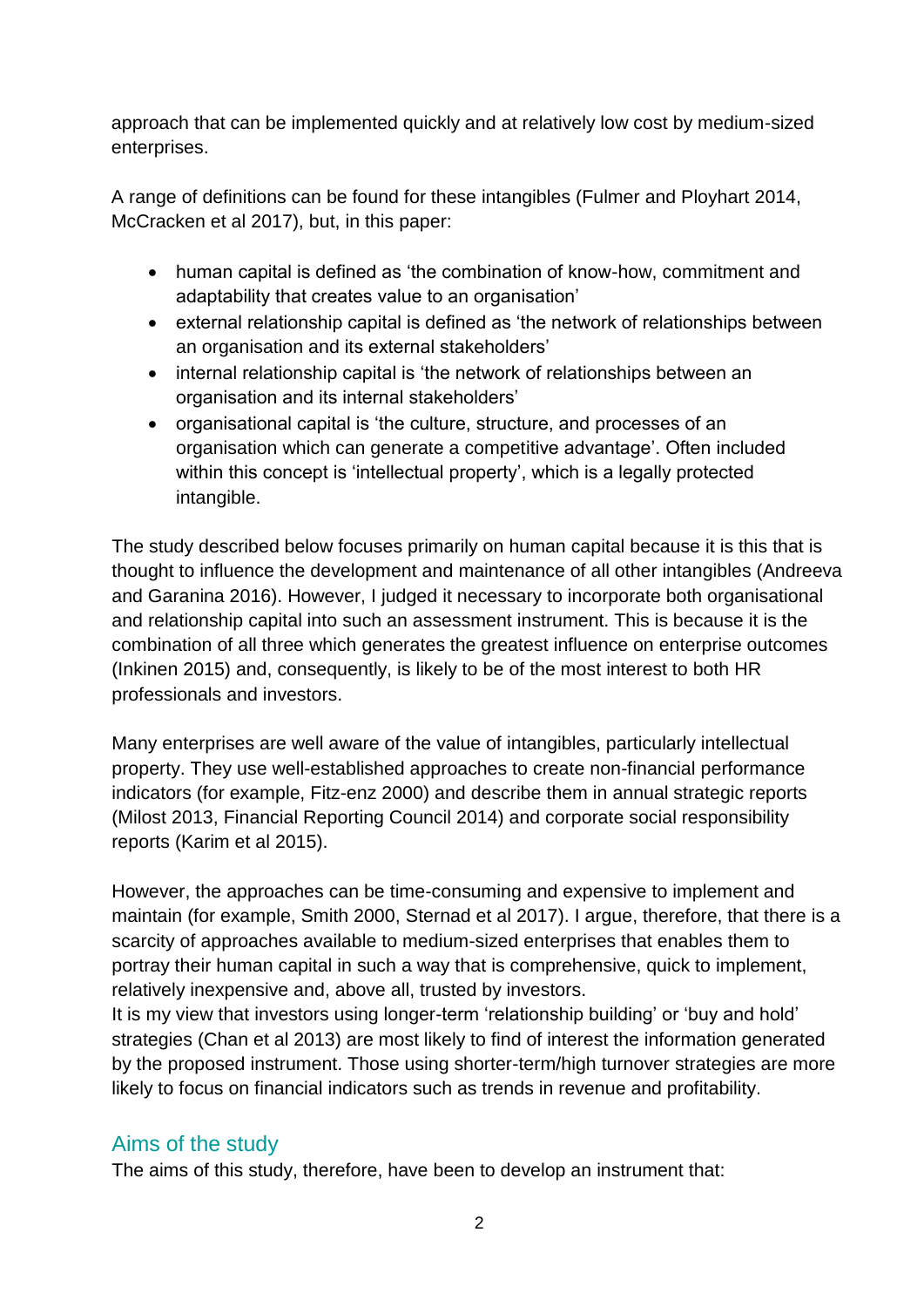- assesses the quality of human capital in medium-sized enterprises
- can be used by both HR and non-HR professionals
- can be implemented quickly at relatively low cost
- enables investors to assess the quality of human capital
- is likely to influence investment decisions.

#### Development of the instrument

In order to develop the instrument, I favoured a quantitative approach using structured interviews and survey completion via the Internet. I favoured this approach for two reasons. The first is because I understand that many investment decisions are already based primarily on qualitative approaches such as unstructured or semi-structured interviews. Second, I judged that a quantitative approach will enable an investor to compare more systematically the quality of workforces in different organisations. I used a standard quantitative approach to instrument development, based on Chadha (2009) and Kline (2013). This is described below.

#### Stage 1: Literature review

My study started with a literature review that enabled a definition of the three relevant intangibles. I included both organisational capital and relationship capital for reasons explained earlier. I excluded intellectual property because other professionals (accountants and solicitors) already have well-established ways of assessing this (see Global Congress on Intellectual Property 2011).

As well as identifying gaps and weaknesses in the literature, the review enabled the generation of a long-list of 78 human/organisation/relationship capital issues.

#### Stage 2: Identification of items

This long-list of issues was used to create a survey completed by ten subject matter experts and 108 investors.

The subject matter experts ranged from those with experience of academic research to those with experience of 'front line' HR management. An example of the former is the head of an organisation behaviour department in a university. An example of the latter is a managing partner at an international professional services organisation.

The investors attended an investment conference in London. Those responding to the survey were 75% private and 25% professional investors. I found it particularly difficult to obtain the views of professional/institutional investors, but the CIPD has commissioned ongoing research into this issue (Houghton et al 2017).

The surveys established a short-list of items judged to be a valid representation of human/organisational/relationship capital and of interest to investors. The items were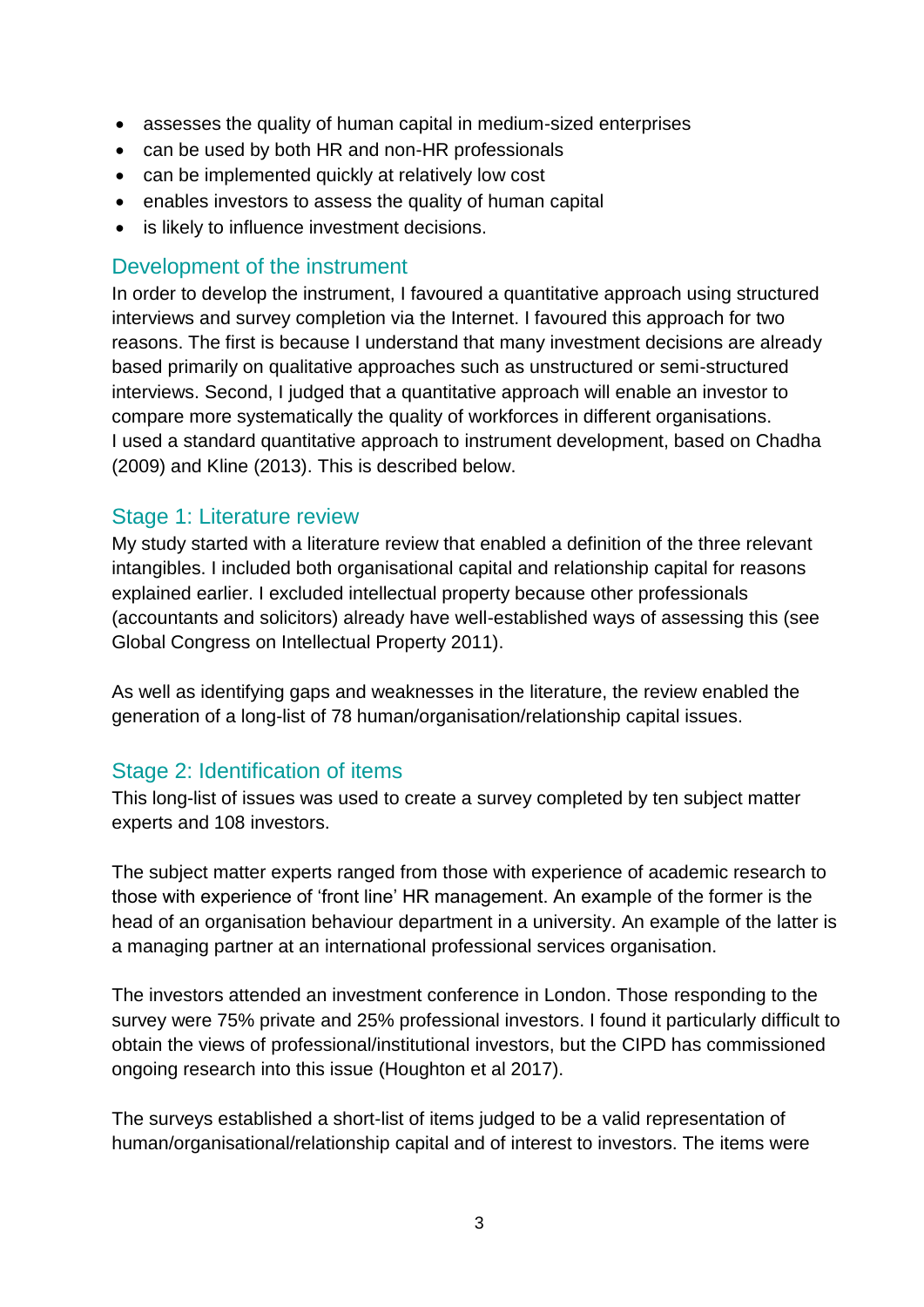used to create a draft assessment instrument. This consists of both 'factors' and 'descriptors', examples of which are found in Table 1.

| <b>Example factors</b>        | <b>Example descriptors</b>               |
|-------------------------------|------------------------------------------|
| <b>External relationships</b> | Ensuring effective relationships with    |
|                               | investors/funders                        |
| Internal relationships        | Ensuring ease of communication from      |
|                               | members of our workforce to the senior   |
|                               | management team                          |
| Organisational integration    | Ensuring business processes run smoothly |
|                               | between different organisational units   |
| Workforce adaptability        | Encouraging members of our workforce to  |
|                               | work under a policy of continuous        |
|                               | improvement                              |

#### Table 1: Example factors and descriptors

# Stage 3: Instrument design

Instrument design involved drafting an introduction; confirmation of confidentiality; instructions for completion; two Likert-style scales; the range of factors and descriptors; and a scoring mechanism.

The scoring mechanism consists of combining two judgements, typically made by a board of directors or senior management team, using the Likert scales. The first judgement requires a rating of the level of influence a descriptor has on the achievement of organisational objectives. The second requires an assessment of the state of development within the organisation of any given descriptor. An example is shown in Table 2.

#### Table 2: Scoring mechanism for descriptors

| Influence on the             |                           | The state of development       |
|------------------------------|---------------------------|--------------------------------|
| achievement of               |                           | within the organisation        |
| organisational objectives.   |                           | being assessed.                |
| Range: $0 = not$ relevant in |                           | Range: $0 = not$ relevant in   |
| this context, to $5 = a$     |                           | this context, to $5 =$ leading |
|                              |                           |                                |
| critical issue               |                           | edge                           |
|                              | Members of our workforce  |                                |
| Example board of             | work under a policy and   | Example board of               |
| directors' rating $=$ 4      | expectation of continuous | directors' rating $=$ 3        |
|                              | improvement               |                                |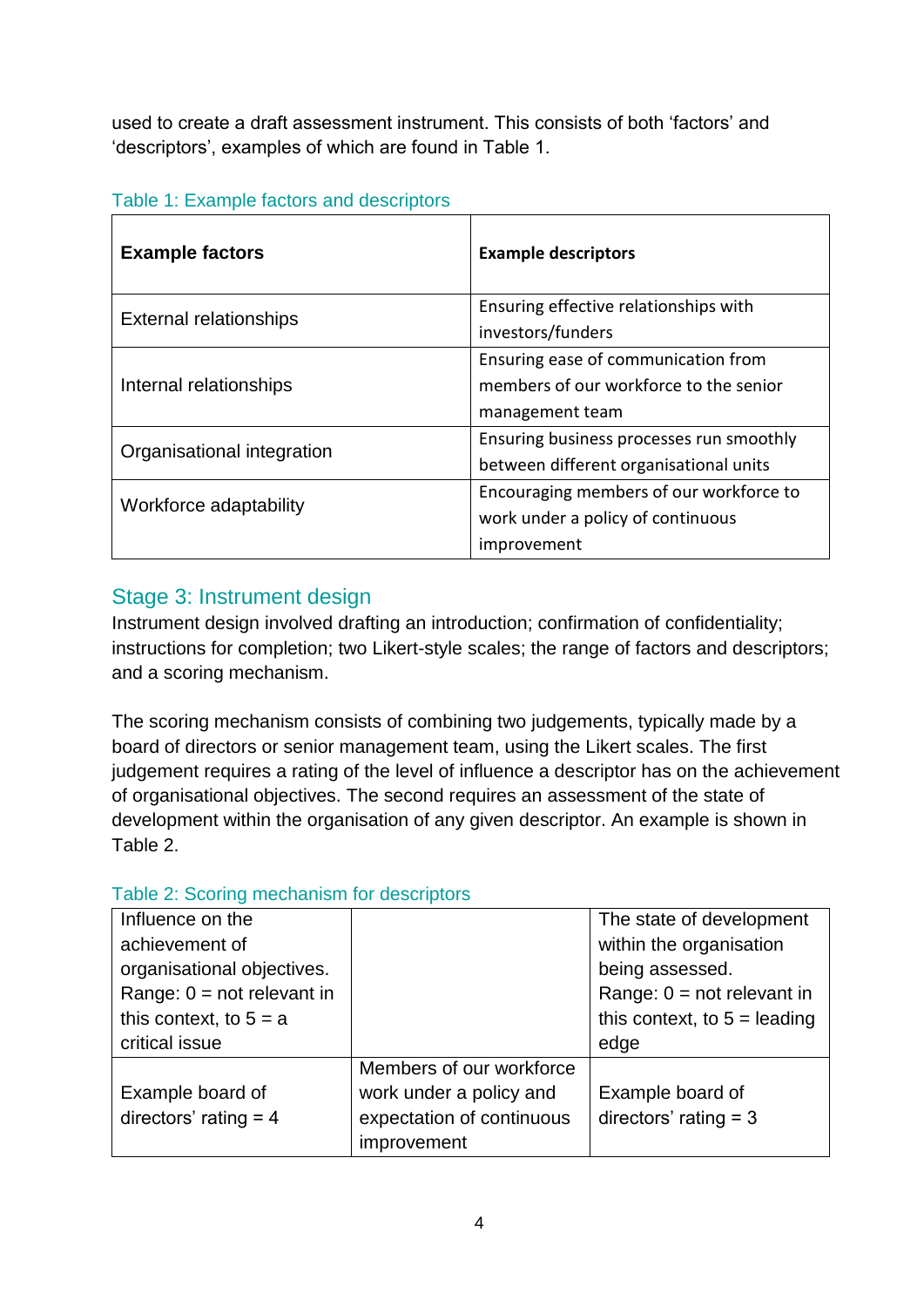The 'influence' rating is combined with the 'state of development' rating to form a score for each descriptor. These are totalled to form individual factor scores and an overall score, both of which can be compared with benchmarks.

To improve trust in the ratings, it is recommended they are supported by associated documentation, for example board-level minutes or training records.

To improve flexibility, users can rate any descriptor as 'zero' to indicate it is irrelevant to their organisation. For example, during the piloting of the instrument, one not-for-profit organisation rated variable pay as not relevant in their circumstances.

There is also a facility to add a descriptor in circumstances where reviewers have an approach that they judge to be missing and which should be included.

#### Stage 4: Instrument piloting

The instrument was piloted using structured interviews in two commercial organisations and two not-for-profit organisations. The pilots resulted in a confirmation of the instrument's instructions together with an improvement of descriptor wording. The scoring mechanism was confirmed.

#### Stage 5: Instrument development

Once the required edits had been made, the next stage was to demonstrate the finalised instrument's attributes (validity, reliability, interpretability, and generalisability). In order to do this I calculated that a sample of at least 200 completions was required (Comrey and Lee 2013). During this stage the draft instrument was completed by 240 senior executives, 209 remotely via the Internet and 31 face-to-face. Data collected was transferred to the Statistical Package for Social Science for analysis.

For those who are not interested in the technical development of such an instrument, I suggest you 'skip' these latter stages and progress directly to stage 8, the finalised instrument. For those more technically minded, I outline the steps taken to establish defensible attributes.

# The instrument's attributes

# Stage 6: Data preparation

Data collected from the subject matter experts, investors and enterprise executives was used to assess the instrument's attributes. Before analysis the responses were checked for organisation size, missing values, outliers, and normal distributions. Where necessary, action was taken to improve data quality (for example  $log<sup>10</sup>$  transformation).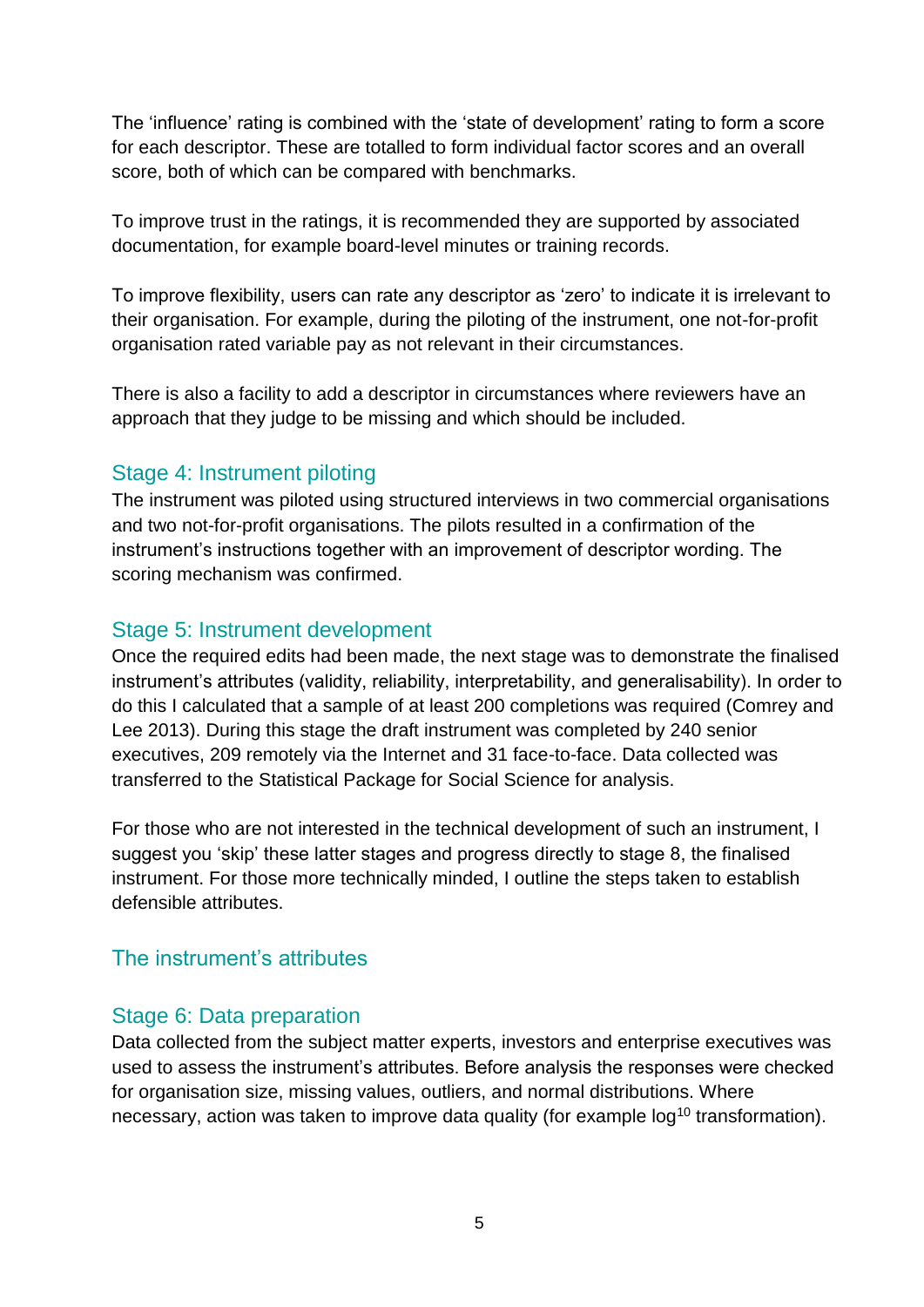#### Stage 7: Demonstrating reliability, validity, interpretability, and generalisability

These attributes – reliability, validity, interpretability, and generalisability – were identified as necessary when developing such an instrument by 43 experts in the fields of psychology, epidemiology, statistics and clinical medicine who participated in an international Delphi study (Mokkink et al 2010).

#### **Reliability**

Reliability refers to the consistency or repeatability of instrument results. Three aspects of reliability are described below.

First, it is important to establish that all descriptors listed under a factor are likely to measure the same thing. This is called internal consistency and was found to be high (Cronbach's alpha results ranged from 0.76 to 0.89).

It is also critical that different assessors come to the same conclusion using the same information at the same time. This inter-rater reliability was also demonstrated (intraclass correlation results: n=31, ICC=0.81, p<0.001).

Lastly, it is necessary for the same assessors using an instrument at two different times to obtain similar results, assuming no change in that being assessed. A high level of test–retest reliability was found between a first assessment and a second assessment carried out in the same week (Pearson correlation results: n=152, r=0.879, p<0.01).

#### **Validity**

An instrument is deemed to be valid if it can be shown to measure what it claims to measure. Four aspects of validity are described below.

'Content (face) validity' is important because few professionals would use an instrument that does not look the part. The subject matter experts, investors and executives participating in the pilot sessions all judged the factors and descriptors to be an accurate reflection of human/organisational/relationship capital.

Where an instrument has been developed on a theoretical basis (for example as a result of a literature review), it is necessary to check the model makes sense using real-life data. This is termed 'construct validity'. The instrument has been subjected to two statistical analyses (exploratory factor analysis and confirmatory factor analysis) which confirm that the structure of the instrument does make sense.

One further consideration is whether the content of any given instrument corresponds to those of similar instruments (preferably the results should correspond). This 'concurrent validity' was analysed by comparing the instrument content with that of three others which I judged to have been well researched. These are Mayo's Human Capital Monitor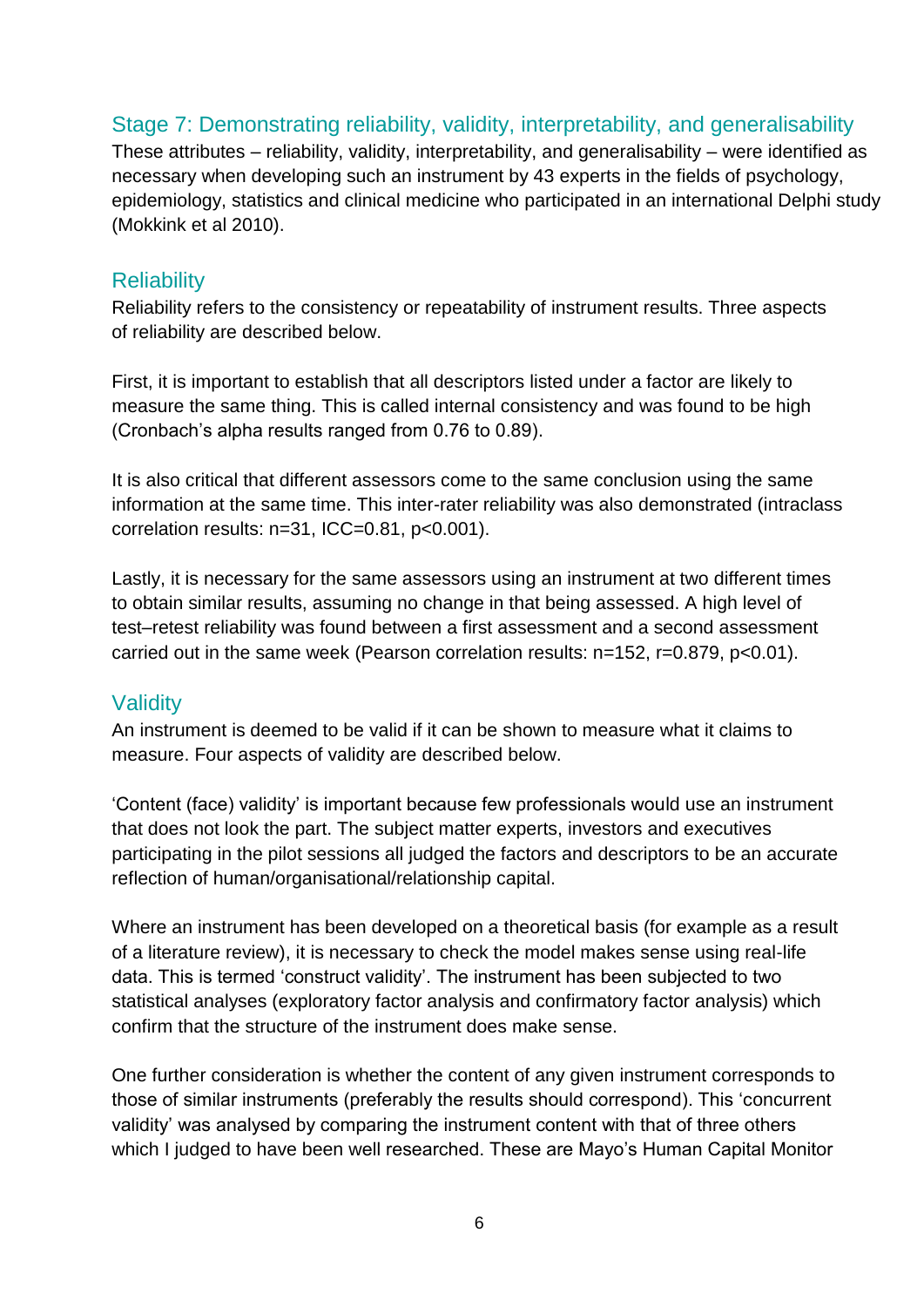(2001), the Investor in People standard (2017) and the European Foundation for Quality Management Excellence Model (2017). Content was found to correspond.

Lastly, as with other studies (for example Crook et al 2011), I found that information generated by the instrument did not correlate strongly with organisation 'financials' such as revenue and profit. As such, I argue that the instrument offers 'leading indicators' in addition to the 'financials' commonly used by investors.

#### **Interpretability**

Interpretability was demonstrated during the pilot sessions. Reports based on the boardlevel ratings were sent to the participants, who were able to identify strengths and opportunities for improvement.

# **Generalisability**

Generalisability was demonstrated by successful completion of the Instrument by 240 executives from 14 of the 21 UK industry sectors (Office for National Statistics 2007).

# Stage 8: The finalised instrument

The finalised instrument, Our People Review, consists of an introduction, instructions for completion and guarantee of confidentiality; 12 factors, each of which has five to nine descriptors; a scoring mechanism and comparison data. Based on the pilot sessions, once data has been assembled, it takes a board of directors or senior management team approximately four hours to establish consensus on all 12 factors. These are:

- **strategic agility:** placing an organisation and its workforce in context of the market(s) in which it operates
- **external relationships:** initiating and maintaining good relationships with external stakeholders
- **organisation integration:** how an organisation is structured and operated in order to maximise the contribution of its people
- **workforce investments:** levels of investment in people
- **workforce composition:** overall headcount and levels of diversity
- **workforce know-how:** the knowledge and skill required for the organisation to survive and compete
- **workforce relationships:** initiating and maintaining good relationships between internal stakeholders
- **workforce experience:** the average number years' service of people in the workforce
- **workforce stability:** the lack of disruption due to lost working hours
- **workforce adaptability:** the level of willingness and ability to learn new ways of doing things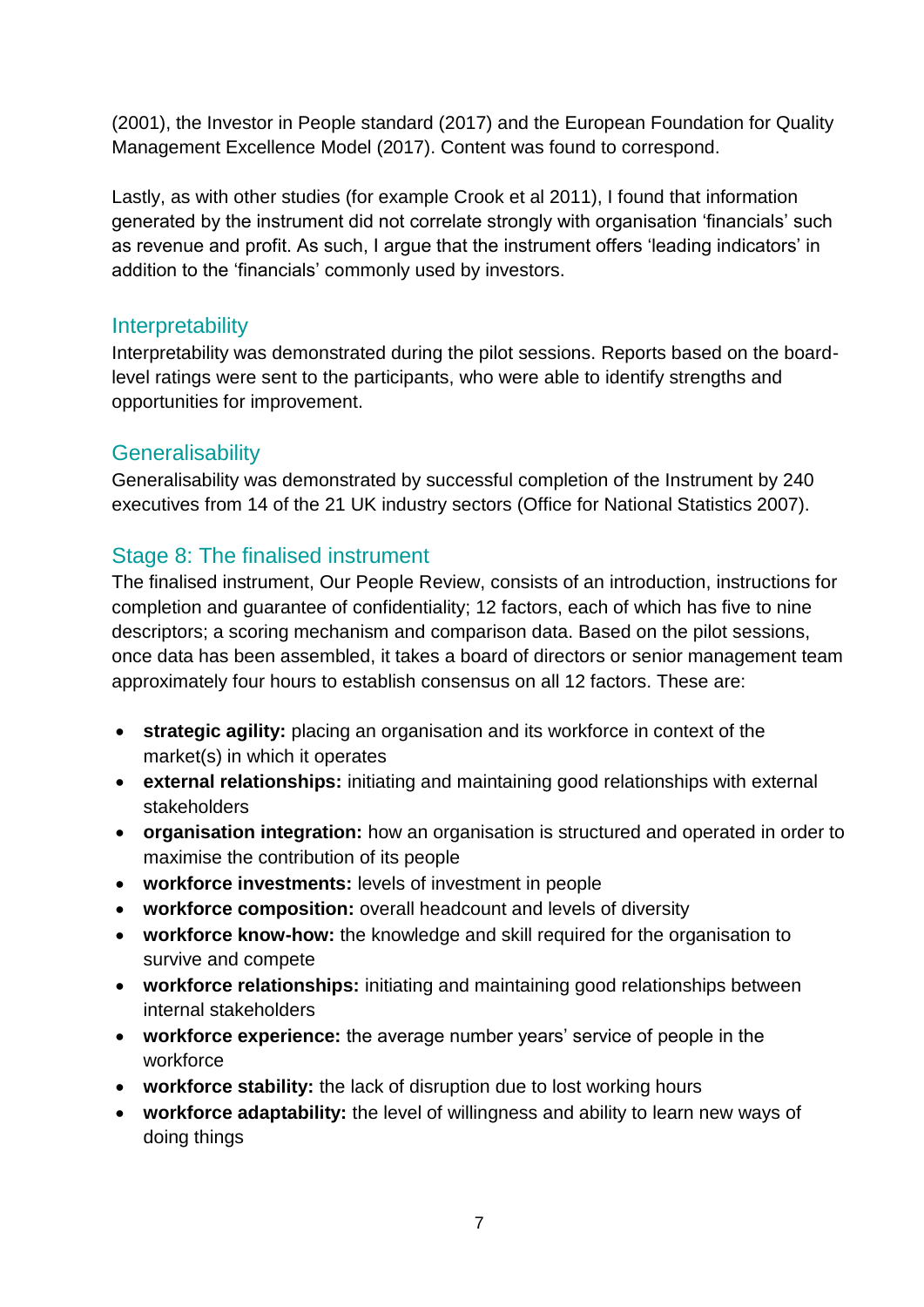- **workforce impetus:** the level of willingness to work towards meeting organisation goals
- **workforce risks:** employment issues that could cause financial or public relations distress.

#### Answering the question

In answering the question, so far I can only refer to the results of the investor survey (stage 2). Ninety-three per cent of investors who responded indicated that, if they were in possession of reliable and valid data as described above, they would vary their investment by between 10% and 50%. I found this result to be statistically significant (Kolmogorov Smirnov one sample test, n=96, D=0.20, p<0.001). As such, it goes some way to demonstrating that human capital data is likely to influence investor decisions.

# Opportunities for improvement

There are three main opportunities for improvement that are currently under way. The first is to attract the attention of institutional investors in order to confirm or otherwise the results of my investor survey. In particular, I need to generate case studies where the instrument is used by investors or analysts to influence investment decisions. The second is to generate more data from SMEs in order to establish comparison data for specific industries. The third is to transfer the finalised instrument from spreadsheet to website where it can be accessed remotely.

# Potential applications

I see Our People Review being used by boards of directors/senior management teams as an agenda for establishing or reviewing their people strategy. In particular this would be of interest to those scaling up from 40+ employees.

Second, the approach provides HR and non-HR professionals with a systematic and comprehensive way of portraying the quality of a workforce in the context of due diligence.

Lastly, I envisage investors/analysts asking for information based on the instrument before deciding on whether, and how much, to invest in medium-sized organisations.

# **Conclusion**

The instrument – Our People Review – can be used by both HR and non-HR professionals in order to portray the quality of human capital (and associated intangibles) to potential investors. I anticipate that professionals implementing due diligence before merger or acquisition and investors using the strategies 'relationship building' and 'buy and hold' are likely to use that information to decide whether and how much to invest.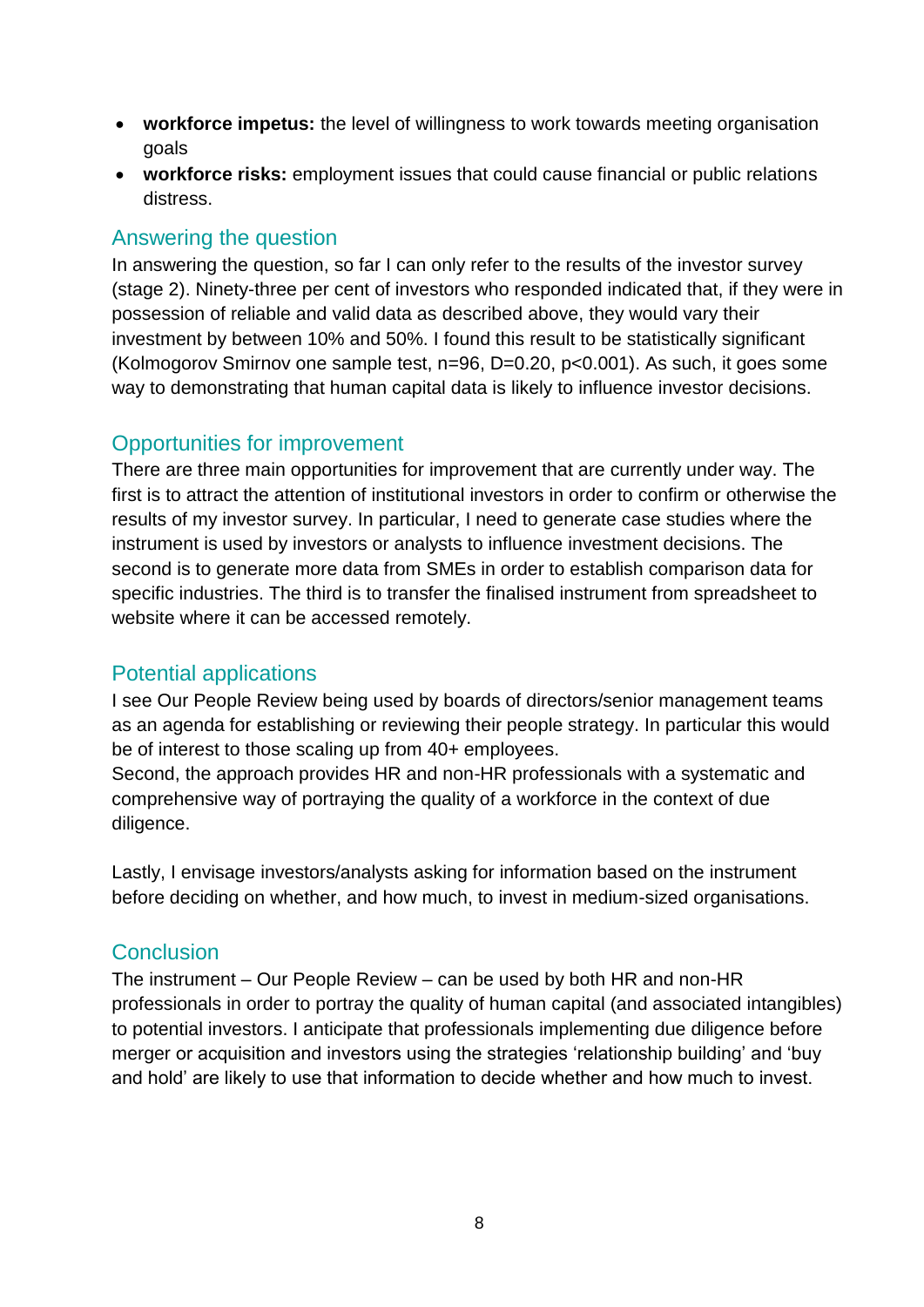# References

ANDREEVA, T. and GARANINA, T. (2016) Intellectual capital elements interaction and company financial performance. In: *Proceedings of the 8th European Conference on Intellectual Capital.* Venice: Academic Conferences and Publishing International Limited.

CHADHA, N.K. (2009) *Applied psychometry*. London: Sage Publications.

- CHAN, K.C., ZHANG, F. and ZHANG, W. (2013) Analyst coverage and types of institutional investors. *Review of Accounting and Finance*. Vol 12, No 1. pp60–80.
- COMREY, A.L. and LEE, H.B. (2013) *A first course in factor analysis*. Hove: Psychology Press.
- CROOK, T.R., TODD, S.Y., COMBS, J.G., WOEHR, D.J. and KETCHEN Jr, D.J. (2011) Does human capital matter? A meta-analysis of the relationship between human capital and firm performance. *Journal of Applied Psychology*. Vol 96, No 3. p443.
- FINANCIAL REPORTING COUNCIL. (2014) *Guidance on the strategic report*. London: FRC Publications.
- FITZ-ENZ, J., 2000. *ROI of human capital: Measuring the economic value of employee performance.* New York: AMACOM, American Management Association.
- FULMER, I.S. and PLOYHART, R.E. (2014) 'Our most important asset': a multidisciplinary/multilevel review of human capital valuation for research and practice. *Journal of Management*. Vol 40, No 1. pp161–92.

GLOBAL CONGRESS ON INTELLECTUAL PROPERTY. (2011) *Washington declaration*. Available at: http://infojustice.org/wpcontent/uploads/2011/09/Washington-Declaration-Print.pdf [Accessed 29 December 2017].

- HAIGH, D. and TILLEY, C. (2015) *Global intangible financial tracker*. Available at: [www.cimaglobal.com/Documents/Thought\\_leadership\\_docs/reporting/Brand-Finance-](http://www.cimaglobal.com/Documents/Thought_leadership_docs/reporting/Brand-Finance-GIFT-Report-2015.pdf)[GIFT-Report-2015.pdf](http://www.cimaglobal.com/Documents/Thought_leadership_docs/reporting/Brand-Finance-GIFT-Report-2015.pdf) [Accessed 19 December 2017].
- HESKETH, A. (2014) *Managing the value of your talent: a new framework for human capital measurement.* London: Chartered Institute of Personnel and Development. Available at: [www.cipd.co.uk/knowledge/strategy/analytics/valuing-talent/research](http://www.cipd.co.uk/knowledge/strategy/analytics/valuing-talent/research) [Accessed 30 December 2017].
- HOUGHTON, E., BACZOR, L., KRAUSERT, A. and CHADWICK, C. (2017) *The intangible workforce: do investors see the potential of people data?* London: Chartered Institute of Personnel and Development.
- INKINEN, H. (2015) Review of empirical research on intellectual capital and firm performance. *Journal of Intellectual Capital.* Vol 16, No 3. pp518–65.
- KARIM, K., SUH, S., CARTER, C. and ZHANG, M. (2015) Corporate social responsibility: evidence for the United Kingdom. *Journal of International Business Research.* Vol 14, No 1. pp85–100.

KLINE, P. (2013) *Handbook of psychological testing*. London: Routledge.

LENTJUSENKOVA, O. and LAPINA, I. (2016) The transformation of the organization's intellectual capital: from resource to capital. *Journal of Intellectual Capital.* Vol 17, No 4. pp610–31.